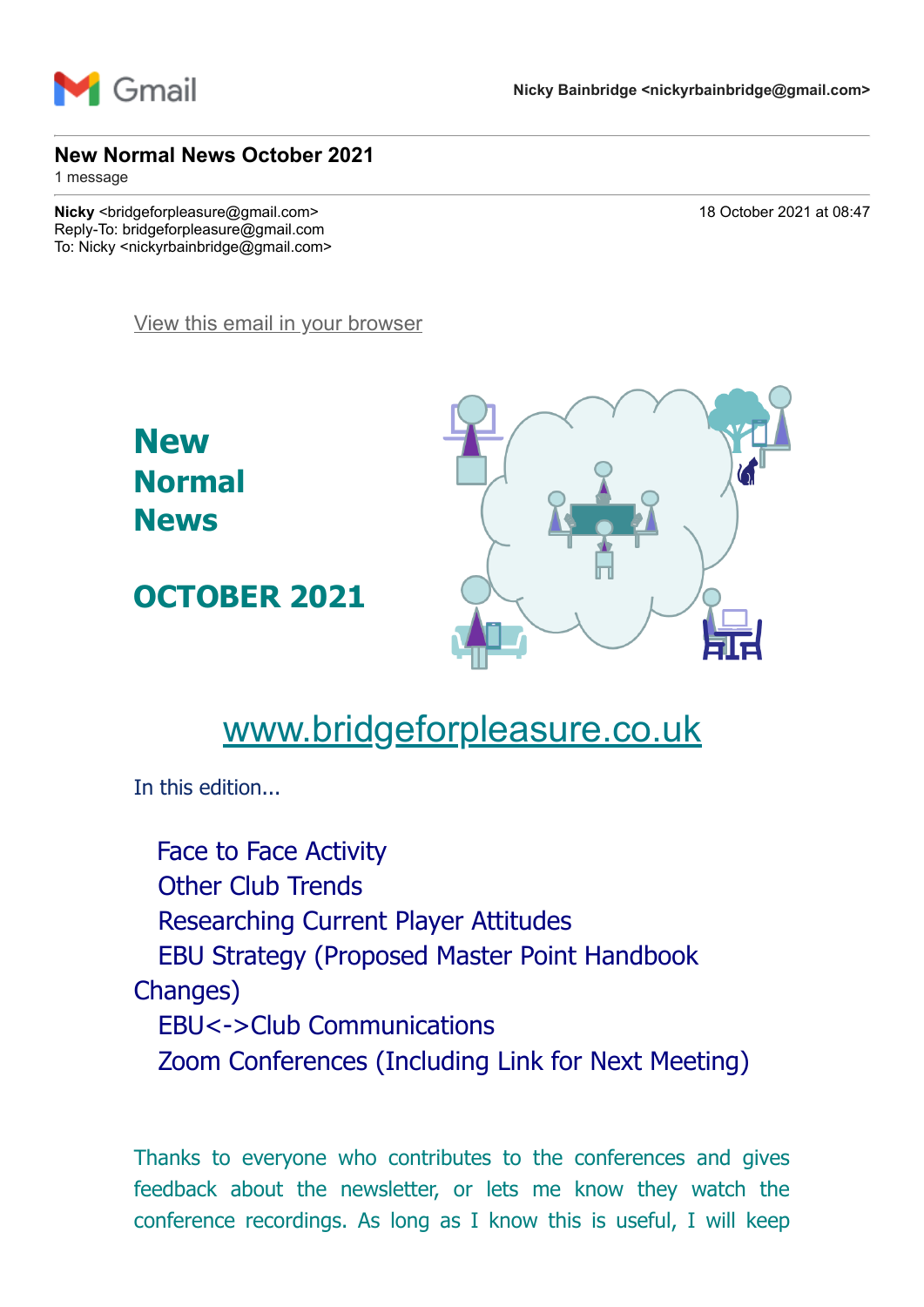#### going!

### The audience for this newsletter is fast growing. If you would like to receive it, you can subscribe at:

[Click here to subscribe to this newsletter](https://rugbyvillagebridge.us16.list-manage.com/track/click?u=5ca90c1560213b9616359b892&id=f6afd78e63&e=7736085cbd)

[Click here to view previous newsletters](https://rugbyvillagebridge.us16.list-manage.com/track/click?u=5ca90c1560213b9616359b892&id=432f1b4087&e=7736085cbd)

# Face to Face Activity

## The Return to Face to Face.

| Face to Face Sessions Offered per Week | 560 |
|----------------------------------------|-----|
| Clubs Offering Face to Face            | 250 |

Activity on club web sites spiked in the first part of September and continues at a high level in October.

Clubs providing face to face (total of face to face and Hybrid Clubs and Hybrid Events) has risen strongly and is now more than half of the total sample. Clubs offering only online has dropped again, all moving to offer face to face instead or in addition.

The number of dormant clubs in the sample is slowly declining.

This sample grows as about ten clubs a week are added. The profile of additions tries to follow that already monitored, with a bias to dormant/small/unaffiliated clubs as they are probably underrepresented.

The EBU has cancelled the two face to face Midlands congresses planned for October and replaced them with online versions.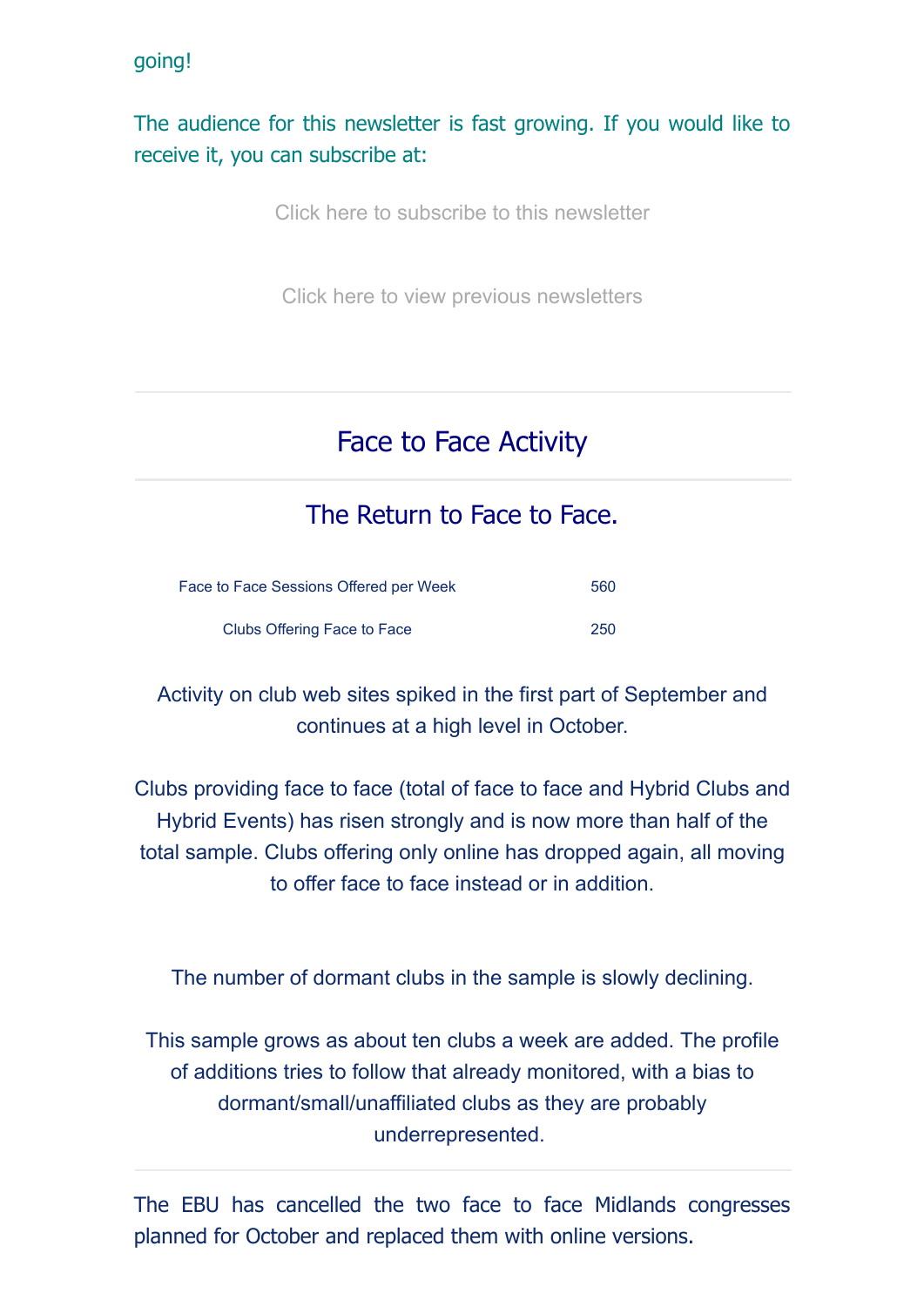Most counties are sticking with online Green Point events, though Manchester ran an in person mutliple teams event in August and the Western Congress took place in Weston Super Mere.

Bridge Holiday Companies have provided about half a dozen bridge breaks and their calendars for next year are filling up rapidly.

A page of statistics and comments from clubs (some direct to me, and some from their web pages) gives a good insight into the emerging new normal. Here's one important chart. You can look at the web site page for more detail at:



**[BFP Club Statistics Page](https://rugbyvillagebridge.us16.list-manage.com/track/click?u=5ca90c1560213b9616359b892&id=3abf5444da&e=7736085cbd)**

# Other Club Trends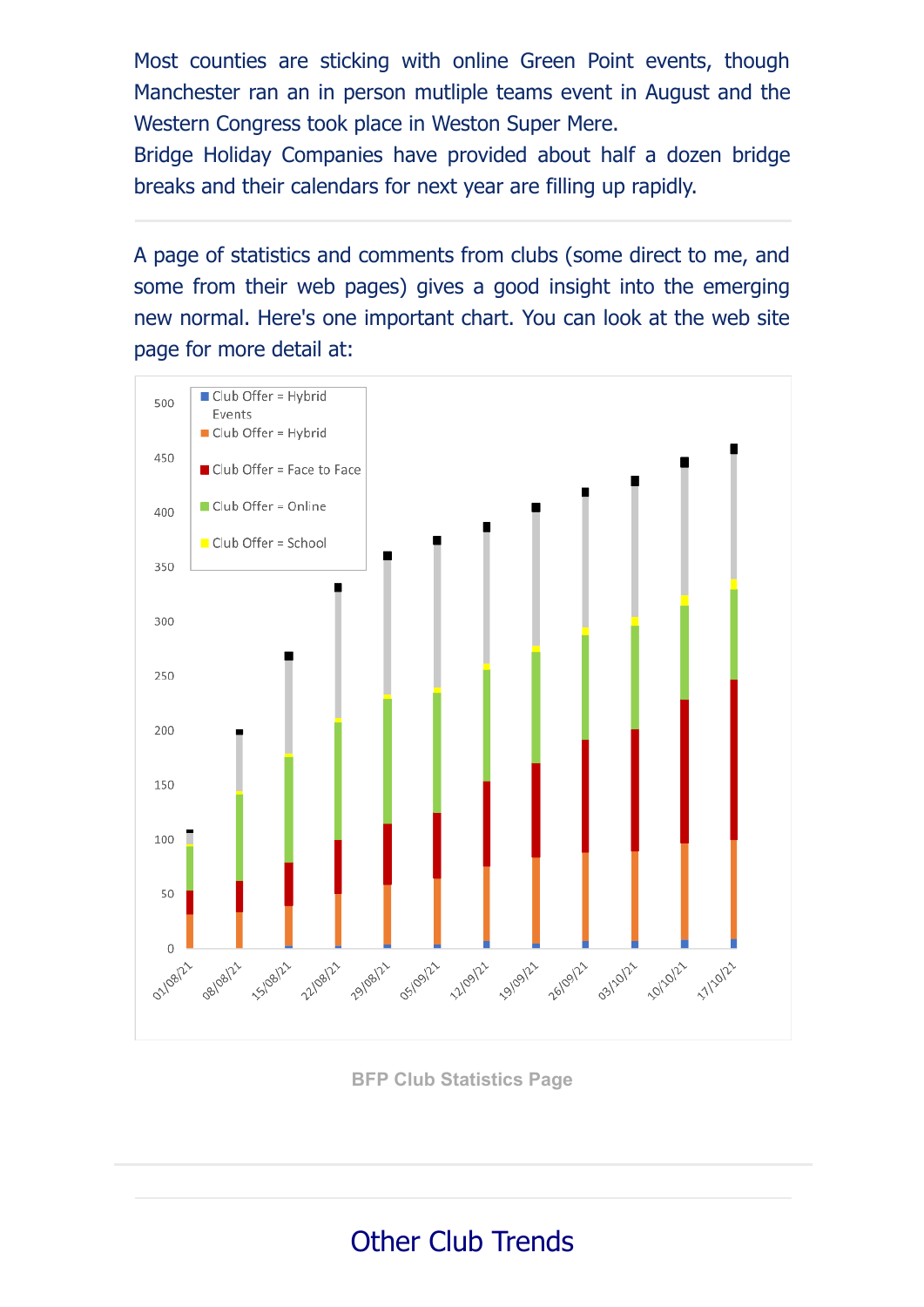I check out changes on about 150 web sites a week.

Trends I have spotted lately: 7th October successful Cafe Bridge event in Guildford;

Ventilation is a hot topic, some clubs buying equipment, others worried about keeping doors and windows open as the weather declines;

Several clubs have had to find new premises to resume face to face. The impression is that this usually works out well!

Fields in face to face sessions are usually in the 3-5 tables range, though a few clubs have steady higher turn outs;

Only a handful of clubs are offering combined online and face to face events, but it is working well in some of them. (Check out Castle Morpeth)

### Researching Current Player Attitudes

I have done a very very rough draft of an approach to this. It's on the shared library. Please have a look and give me some comments or ideas.

[https://1drv.ms/u/s!Ai-jyaX9jW\\_2iZkqZgLcUf7QIQn0aw?e=6ahASf](https://rugbyvillagebridge.us16.list-manage.com/track/click?u=5ca90c1560213b9616359b892&id=b7363602b0&e=7736085cbd)

### EBU Strategy (Proposed Master Point Handbook Changes)

The EBU AGM is coming up in November. There appear to be some proposed changes to the EBU Master Points Handbook. This is an almost impenetrable document, parts of which have a big effect on play in affiliated clubs and counties.

Tucked away in Club news are what appear to be really radical proposals. They are hard to make out, as frankly the way they written leaves a bit to be desired but..

The EBU has been considering its position on its own events, their type, and the likely income from them, and those run by counties and clubs. It seems that the EBU wants to introduce a distinction between online and face to face events. It then proposes different charges for licensing each type, apparently feeling it should take more for face to face events because counties can run them cheaper. Most radical of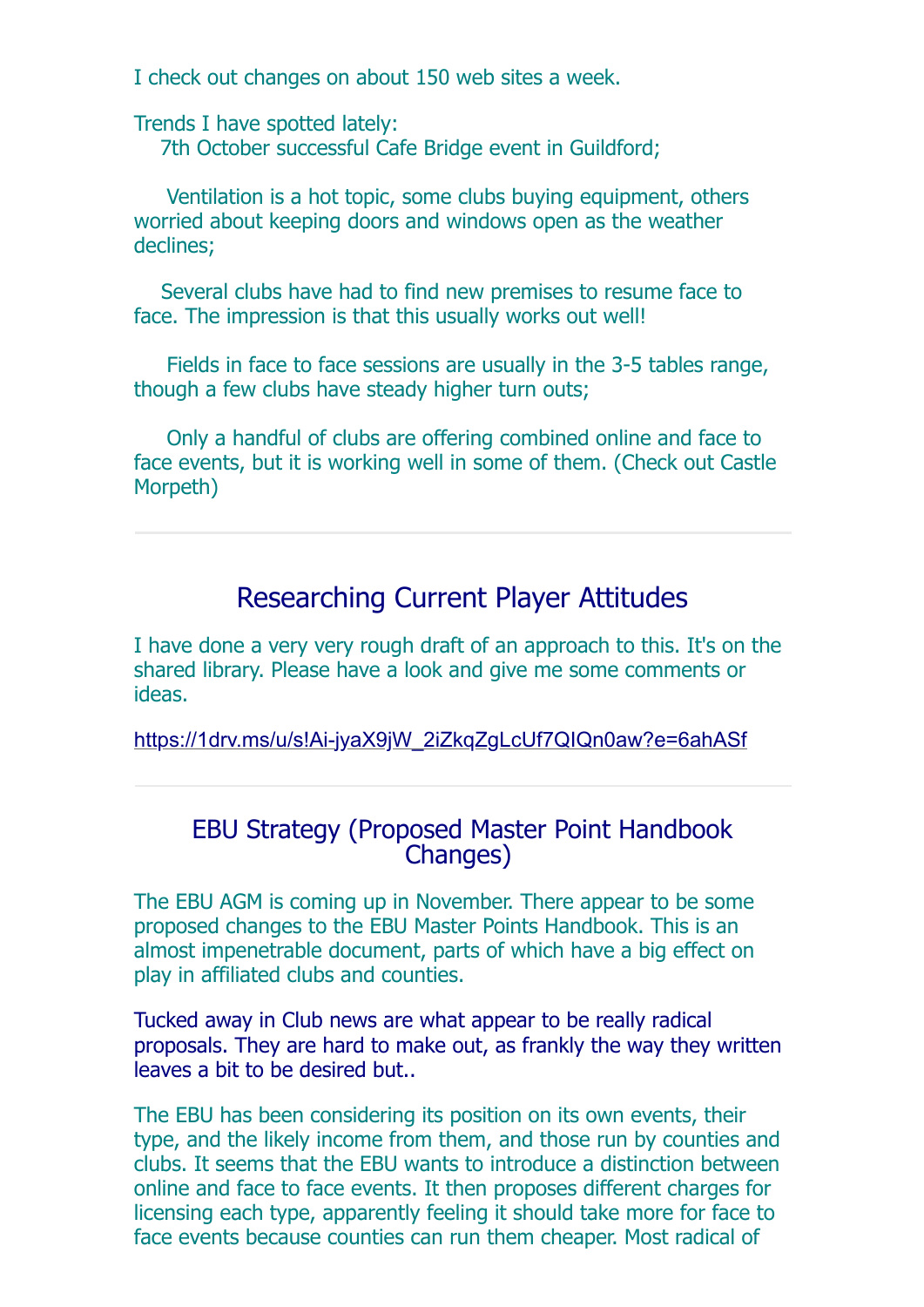all, it seems to propose limiting counties to one online day event a year. So if your county was planning to run a two day congress online next year, it seems that won't be permitted. I think all counties should check these changes out carefully and agree their position on any vote.

Check out "Update on EBU Competitions and Master Points" [https://www.ebu.co.uk/newsletters/Summer-2021](https://rugbyvillagebridge.us16.list-manage.com/track/click?u=5ca90c1560213b9616359b892&id=7144119cb7&e=7736085cbd)

# EBU<->Club Communications

The above information, "more of interest to counties than clubs" appeared in Club Management Focus: Summer 2021. I wonder how many clubs read this regularly. It doesn't seem to be affected by the project on EBU-Club communications.

However, clubs and counties have received a "monthly" update from the board. It has taken the form of a simple email (rather than the link to a web page used for Club Management Focus) and therefore is likely to get read. This alerted me to the MP hand book proposed changes.

The monthly update arrived without announcement. It is the first I remember seeing, and I look forward to the next edition. Members have also received the apparently online only "Discovery" magazine and been asked to forward it. It contains much material repeated from English Bridge. There's no sign of edition number 2. There's no statement as to how it relates to English Bridge.

Something is happening, but no statement about the strategy or the future. Has the project completed and delivered?

# New Normal Zoom Conferences

The meetings are informal gatherings. They are intended to bring together a wide range of perspectives. They should allow constructive debate.

The proceedings are not secret and will be recorded and published widely.

Zoom conferences took place on: 16th September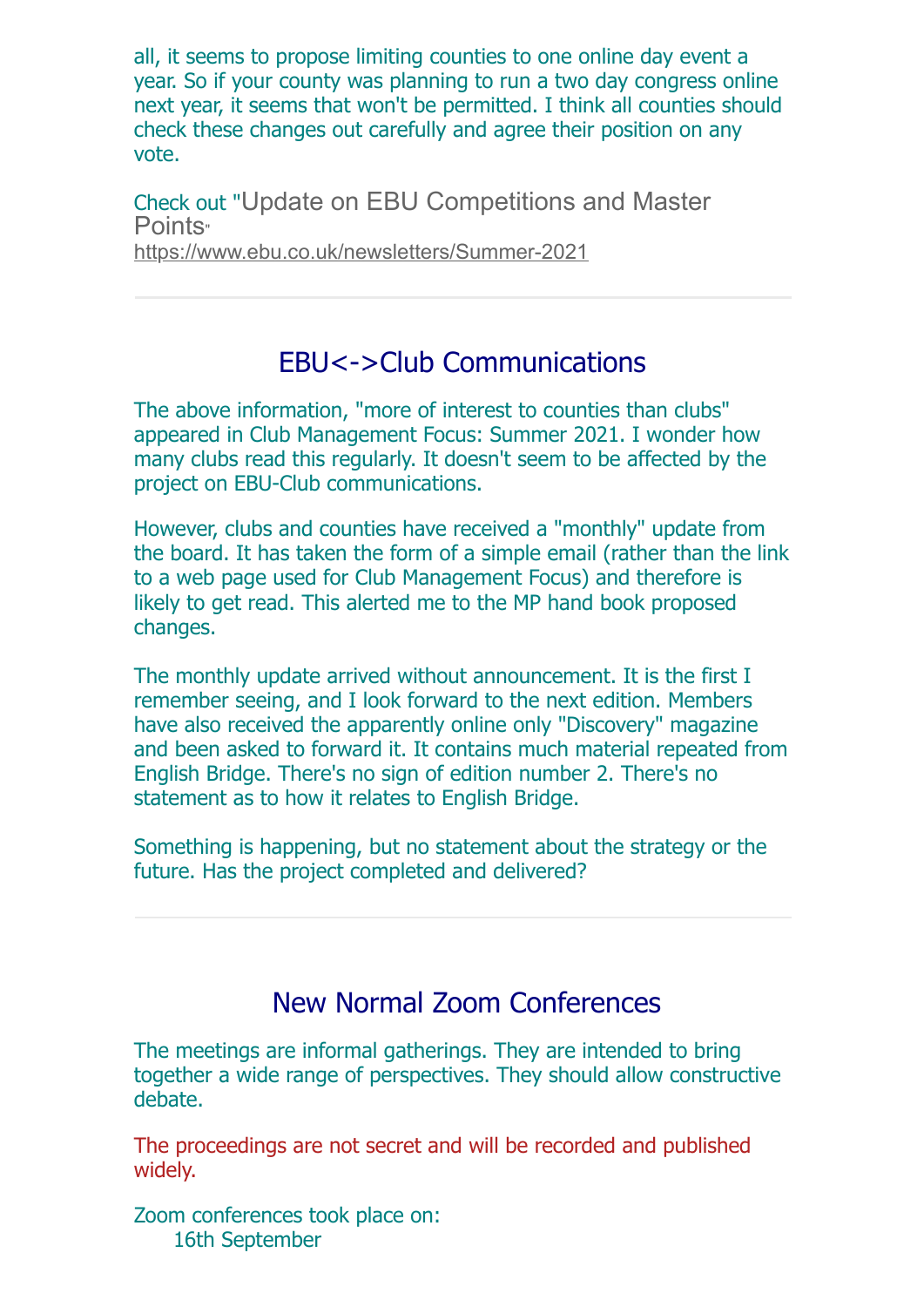21st October 18th November 16th December 2020 20th January 2021 17th February 2021 17th March 2021 21st April 2021 19th May 2021 16th June 2021 21st July 2021 18th August 2021 22nd September 2021.

A link for the next Zoom conference is below:

Nicky Bainbridge is inviting you to a scheduled Zoom meeting.

Topic: New Normal October 2021 Time: Oct 20, 2021 02:00 PM London

Join Zoom Meeting [https://us02web.zoom.us/j/87637222283?pwd=](https://rugbyvillagebridge.us16.list-manage.com/track/click?u=5ca90c1560213b9616359b892&id=4034f97f86&e=7736085cbd) UzMwYi9USk1leVU2ZWRaLzRVcTlNdz09

Meeting ID: 876 3722 2283 Passcode: 257248

SAVE THE DATE NEXT MEETING Wednesday 20th November

[Zoom link for the next New Normal Bridge Zoom Conference](https://rugbyvillagebridge.us16.list-manage.com/track/click?u=5ca90c1560213b9616359b892&id=70cc8374e5&e=7736085cbd)

#### New Normal Newsletter

This is issued once a month generally on the weekend before the third Wednesday. It is written and distributed on an entirely non profit basis, takes no advertising or commission.

Previous New Normal newsletters and a subscription form are available on the Bridge for Pleasure web site.

There is also information on playing Covid-secure bridge.